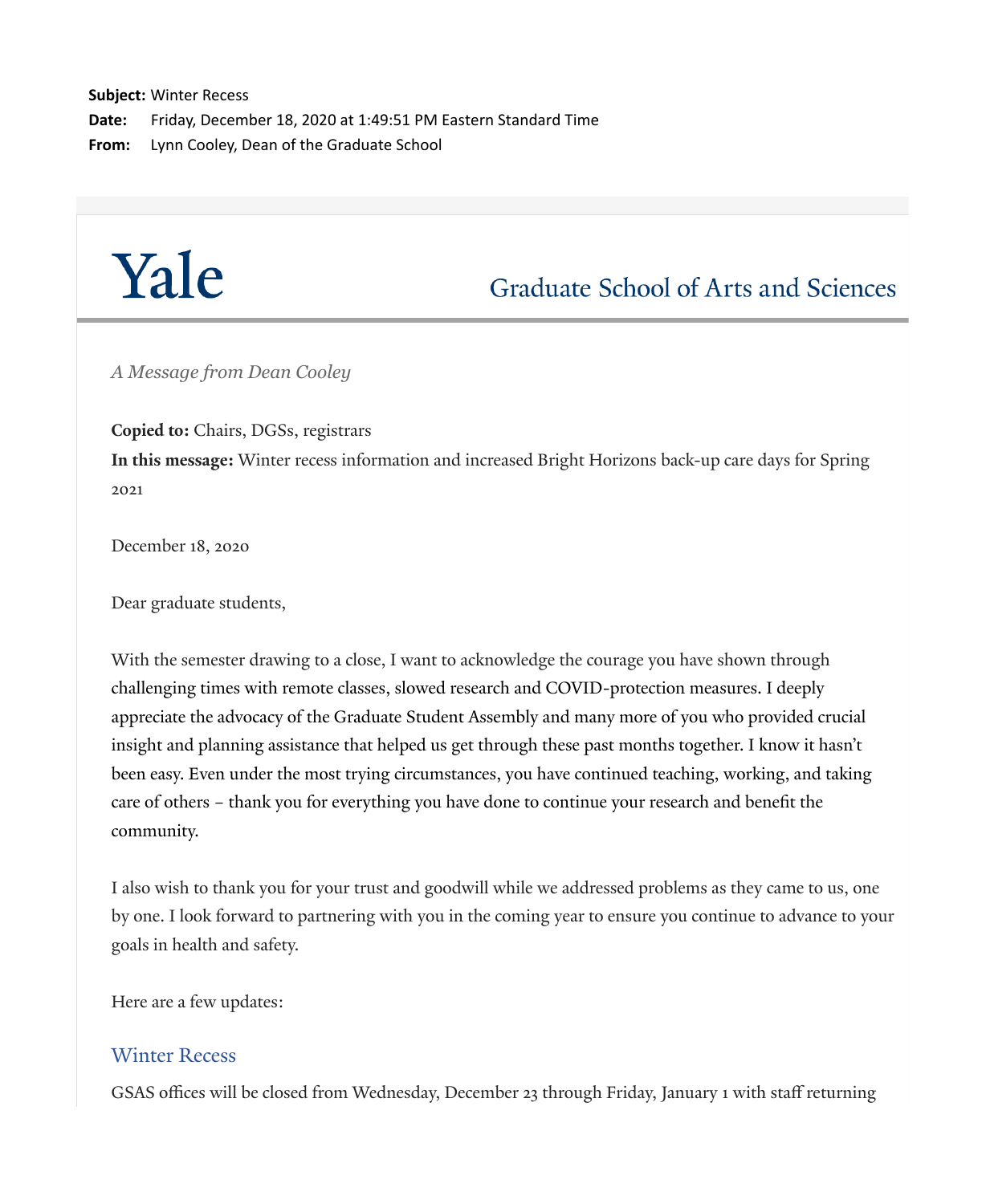on Monday, January 4. We are always available to you for emergencies.

### Testing

**If you will be travelling**, **please get tested 72 hours before you depart**. You may self-schedule testing through the <u>Yale COVID-19 Screening Program</u> at the Lanman Center, 150 York Street or 60 Sachem Street. Test site hours have been extended to 9:00 p.m. on Tuesday, December 22 and Tuesday, December 29.

Please <u>[see this message](https://click.message.yale.edu/?qs=d688b0b4b94c1b7cf49da1e60c93bc2aeea68a50c6eeca6c4db9441af989e1e6568746c5ba9febf6a8149e62ed35c2bf5248087ce661f550)</u> from Dr. Madeleine Wilson for more information as well as symptomatic and asymptomatic testing schedules over Recess and in the days preceding the Spring semester, when classes resume on February 1, 2021.

**Please note** that the process for testing reimbursement over Recess has changed. Please use the claim form included in Dr. Wilson's e-mail.

**For non-COVID medical concerns, [Yale Health](https://click.message.yale.edu/?qs=d688b0b4b94c1b7c8b010c8752c3abc934a3f1dba03d683181004ce63527b2d11ca186ad15f0f17aa7bb59597eeedecd611da6c6ce30ee3b) will be open as usual per the schedule posted on their** website. Should you develop [COVID-19 symptoms,](https://click.message.yale.edu/?qs=d688b0b4b94c1b7c78dbd474baec161817d67a81be96572b7b86e3c2215bc737a0135fb133296652d01ba51b6e1ba24aa84a43ede6fb7232) please follow [these guidelines.](https://click.message.yale.edu/?qs=d688b0b4b94c1b7cdffc21bfabd258203c6e0457de97da7b69c8544a2a5f3ab9e76f92a0da9ea7c3a1e372f10b0a48555f2b71f7a11d3c2d)

# Building Closures

For information about building closures on campus, please [use this key](https://click.message.yale.edu/?qs=d688b0b4b94c1b7c46ddc89708880b779d8efb0158968028cc7a37fdd142f946125066ea9302d6b535e74925c634eaeb8ade63c62caa6f4d) to decode [the comprehensive table](https://click.message.yale.edu/?qs=d688b0b4b94c1b7c2b62885cbb957f5c1aa1d128bde6062c213013fd2575ebe796eab14331ad2ca4c62dae0124f399d04edfc6c42df76502) of campus closures found on the University Office of Facilities website.

# Childcare

Effective January 1, 2021, the total number of Bright Horizons <u>[Backup Care/Crisis Care days](https://click.message.yale.edu/?qs=e140f14597cfd2ef9fbf58affdd496989b3fac217d48f9b870ff49b998e7b81ea04d6881d18a2bfee86d1b767e5af04159c654a8089bdfc0)</u> available to graduate students will increase from 25 to 40 days per student through June 30, 2021.

Sometimes nature signals when it's time to rest and restore. Even with its inconveniences, we can take the effects of the nor'easter as a sign that it's time to slow down for bit. I hope you'll use the coming weeks to regenerate and prepare for the Spring semester. We have reason to have hope for the coming year, and I look forward to seeing you happy and successful in 2021.

With best wishes for the holidays, Lynn Cooley

Dean, Graduate School of Arts and Sciences C.N.H. Long Professor of Genetics